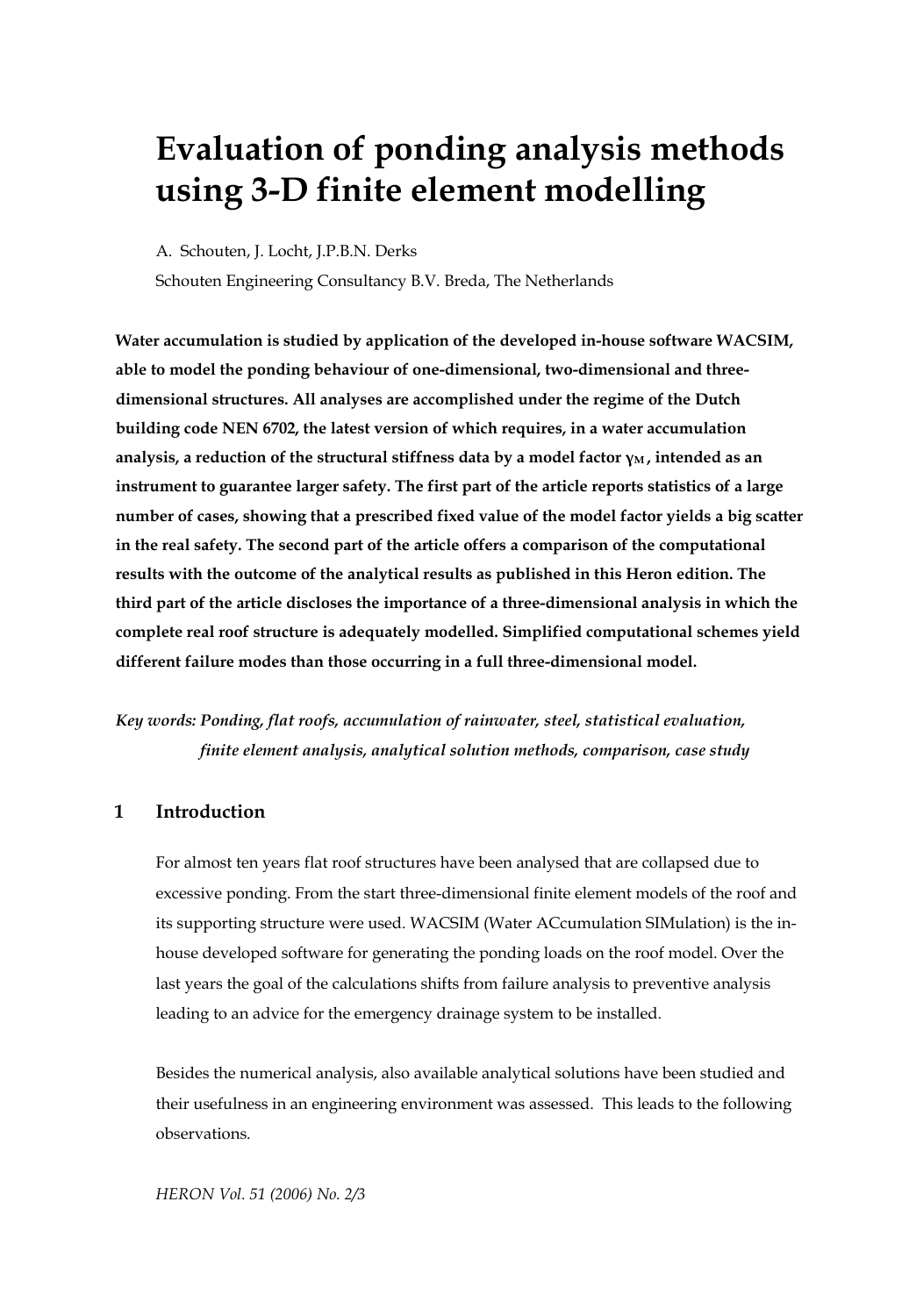- Analytical solutions presented in literature sometimes neglect self-weight and thus only consider the ponding loads. However, this is an oversimplification of reality, and in such cases the presented solutions are more academic exercises than useful and fruitful methods for designing engineers.
- Analytical methods can only be developed for regular roof plans of orthogonal pattern. The ponding stability behaviour is different for each structure, which implies a strong path-dependency, which could most probably only be traced by numerical analysis. As a consequence the validity of analytical solution methods is rather limited.
- In order to avoid unsafe situations it should be underlined that the analytical solution methods lose their applicability for  $n \leq 1$  due to the nonlinear stability response. Only very recently a theory was published to overcome this restriction (Blaauwendraad, 2007, Engineering Structures).

Noteworthy is that this article highlights key issues related to the solution of ponding (nonlinear load) problems and consequently phenomena like geometrical nonlinearities and physical nonlinearities are not covered. Although it is easy to incorporate these effects in the ponding analysis, the interested readers may care to consult literature (e.g. the publication of Colombi 2006) for an extensive discussion and exhaustive treatment of these kinds of problems and associated topics.

The statistical information of the many ponding analyses performed over the years is discussed in the next chapter. Chapter 3 presents a comparison of the WACSIM software with analytical models. Chapter 4 discusses a typical case study, demonstrating the benefit or rather necessity of 3-D finite element ponding analysis.

In this article all safety requirements are drawn from the Dutch building code NEN 6702. This code was drafted in 1991, adapted in 1997 and revised in 2001. Hereafter, these code editions will be called 'old'. In 2006 the code was adapted again with respect to water accumulation. The model factor  $\gamma_M$  was introduced by which all stiffness data of a structure must be divided. *This factor is supposed* to rule out the situation that the prescribed water level lies just below the stability dictated water depository capacity in case of ponding. Hereafter, this revised code will be called the 'new' code edition. As a consequence of the model factor, larger than 1,0, the water accumulation will be exaggerated, and an additional safety margin to the actual failure water elevation is obtained.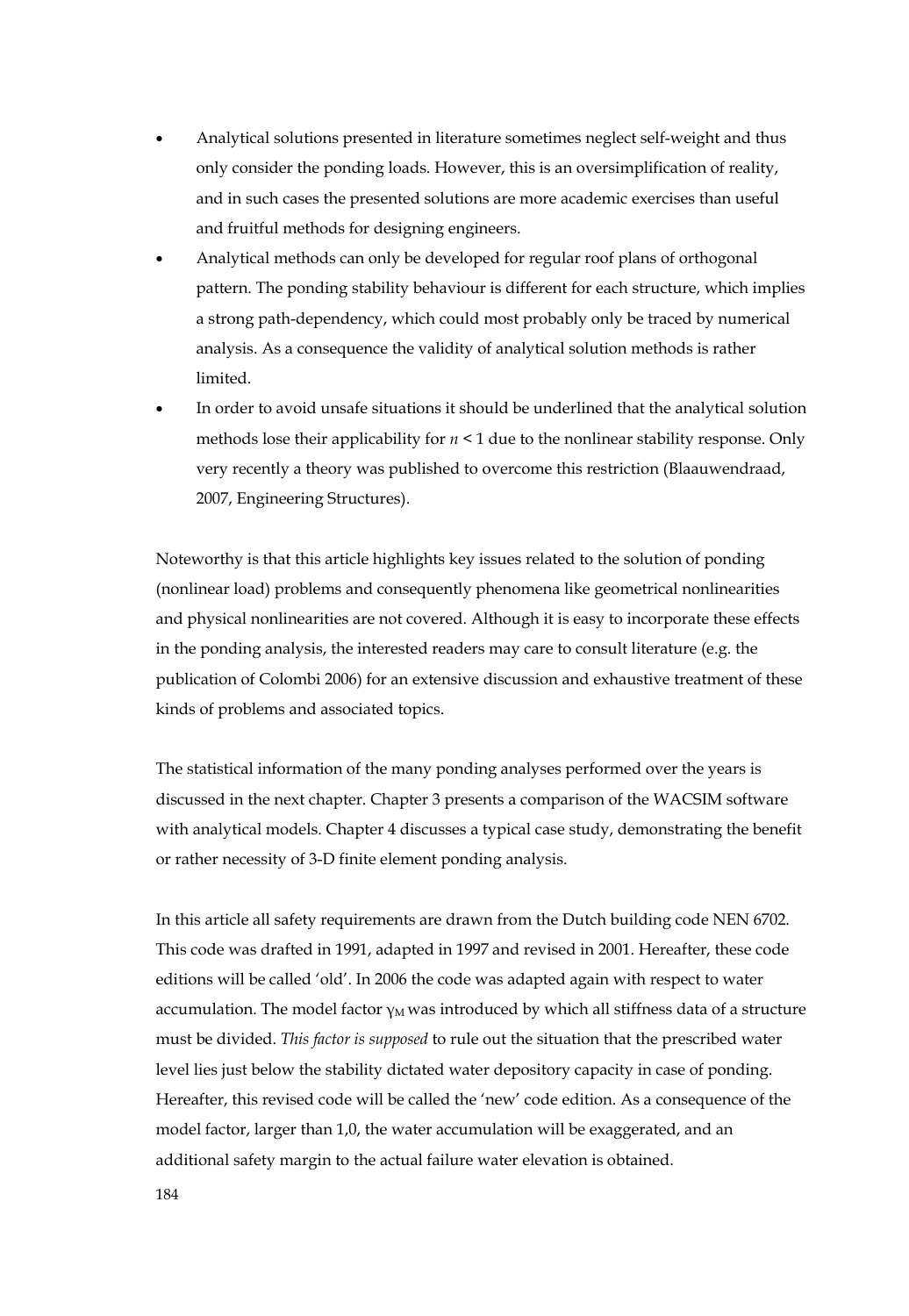## **2 Statistical evaluation**

A statistical evaluation of approximately 200 *in-house* analysed roofs regarding ponding sensitivity supported the following findings.

- Only 3% of the analysed roofs comply with the old Dutch Code Regulations regarding ponding.
- Approximately 14% shall not collapse for the specified initial water elevation but do not meet completely the safety levels of the Dutch Code Regulations.
- 57% will survive when regular drainage is operational, but these shall most likely collapse due to severe rainfall in case the regular water discharge drains are blocked.
- 26% are extremely sensitive for ponding and the risk of collapse is high in the case of rainfall.

The outcome of recently executed *external* investigations and studies (report of VROM 2003) concerning 100 ponding collapse cases demonstrates that none of the examined roofs did meet the Dutch Code Requirements. This emphasizes the statement in the VROM publication that the old Code NEN 6702 was sound and fit for purpose.

Now the impact of the introduction of the model factor  $\gamma_M$  for stiffness reduction will be studied. A set of 17 structures - a good mix of structures as will occur in practice - is analysed in different ways to assess the consequences of  $v<sub>M</sub>$  for the safety of roofs. Firstly the definitions, notions and assumptions are briefly summarized to explain which analyses have been made. Secondly a representative quantitative data set retrieved from the inhouse executed ponding assessments is introduced in table format.

- Initial water elevation  $h_{ini}$ : is the initial water elevation measured with respect to the lowest point on the considered roof surface.
- Initial water elevation hini;collapse: is the initial water elevation when *collapse* occurs. This water elevation is calculated with load factors 1,0 for both dead load and live load (water), and without application of any model factor for stiffness reduction.
- Initial water elevation h<sub>ini ;allowed;γM=1</sub>: is the *allowable* initial water elevation according to the *old* Dutch Code NEN 6702 (model factor  $\gamma_M = 1.0$ ) with the demanded safety. This water elevation is calculated with load factors 1,2 for dead load and 1,5 for water load.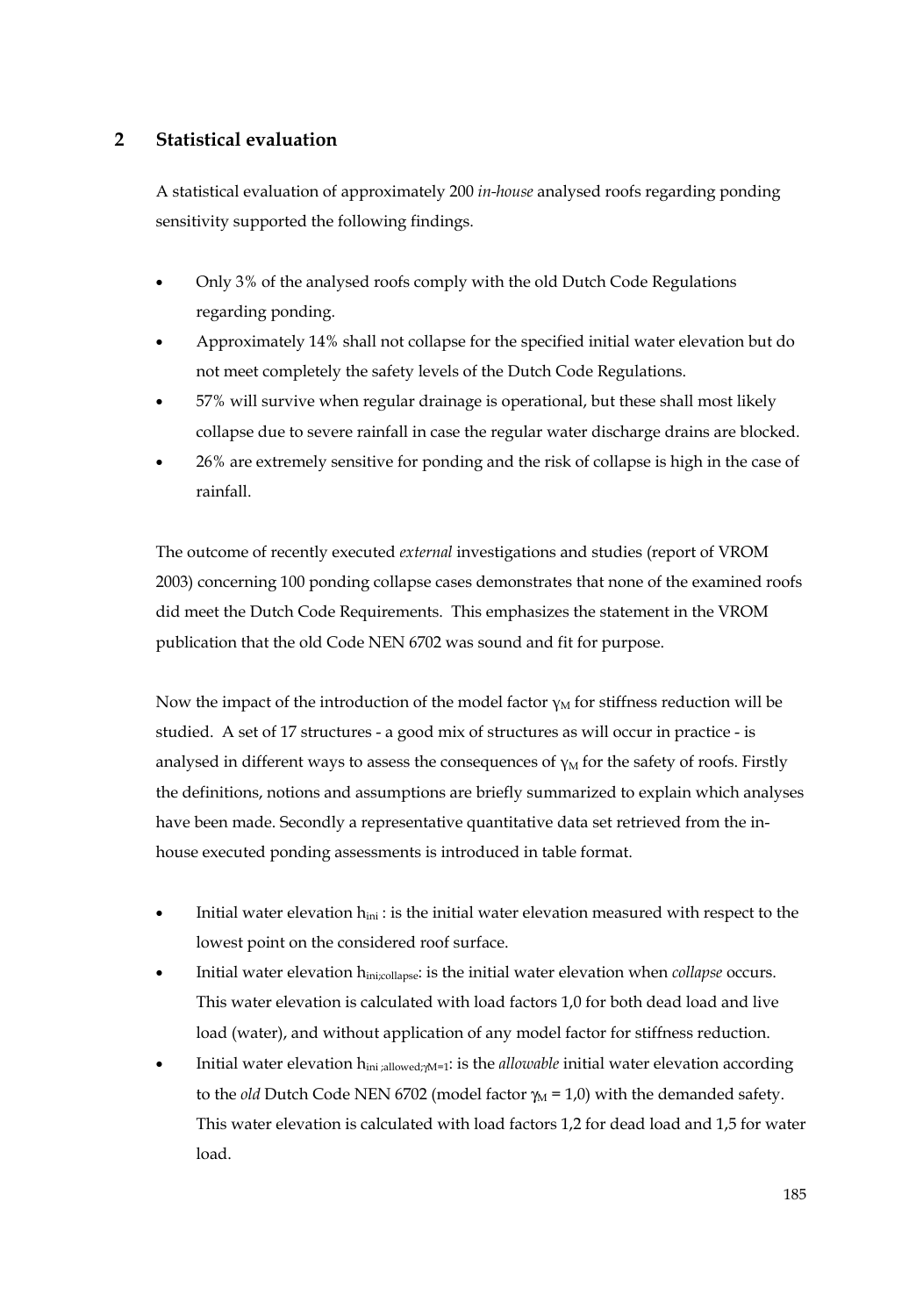- Initial water evaluation hini;allowed; γM=1,1: is the *allowable* initial water elevation according to the *new* Dutch Code NEN 6702 (model factor γ<sub>M</sub> = 1,1) with the demanded safety. This water elevation is calculated with load factors 1,2 for dead load and 1,5 for water load.
- Initial water evaluation h<sub>ini;allowed; γM=1,3</sub>: is the *allowable* initial water elevation according to the *new* Dutch Code NEN 6702 (model factor γ<sub>M</sub> = 1,3) with the demanded safety. This water elevation is calculated with load factors 1,2 for dead load and 1,5 for water.
- The safety factor SF NEN 6702; $\gamma$ M=1 = h<sub>ini;collapse</sub>/ h<sub>ini;allowed; $\gamma$ M=1</sub>
- The safety factor  $SF_{NEN 6702\gamma M=1,1} = h_{\text{ini;collapse}}/h_{\text{ini;allowed}\gamma M=1,1}$
- The safety factor SF  $_{\text{NEN 6702;} M=1,3}$  =  $h_{\text{ini;collapse}}/h_{\text{ini;allowed;} M=1,3}$
- The adopted increment/decrement size is 5 mm for computation of the initial water elevation.

| Object                  | $h_{\rm ini;collapse}$ | $h_{\text{ini;allowed};\gamma\text{M=1}}$ | $h_{\text{ini;allowed; }\gamma\text{M=1,1}}$ | $h_{\text{ini;allowed};\gamma\text{M=1,3}}$ |
|-------------------------|------------------------|-------------------------------------------|----------------------------------------------|---------------------------------------------|
| $\mathbf{1}$            | 100                    | 70                                        | 70                                           | 65                                          |
| $\overline{2}$          | 100                    | 65                                        | 60                                           | 50                                          |
| 3                       | 160                    | 120                                       | 115                                          | 110                                         |
| $\overline{\mathbf{4}}$ | 45                     | 15                                        | 15                                           | $10\,$                                      |
| 5                       | 85                     | 65                                        | 55                                           | $40\,$                                      |
| 6                       | 85                     | 70                                        | 60                                           | 45                                          |
| 7                       | 185                    | 130                                       | 130                                          | 120                                         |
| $\,8\,$                 | 130                    | 110                                       | 95                                           | 75                                          |
| 9                       | 65                     | $50\,$                                    | $40\,$                                       | $30\,$                                      |
| $10\,$                  | $100\,$                | 85                                        | $75\,$                                       | 55                                          |
| $11\,$                  | 135                    | 115                                       | 110                                          | $100\,$                                     |
| 12                      | 160                    | 120                                       | 120                                          | $110\,$                                     |
| $13\,$                  | $70\,$                 | $40\,$                                    | $35\,$                                       | $10\,$                                      |
| 14                      | 100                    | 65                                        | 55                                           | 40                                          |
| $15\,$                  | 85                     | 55                                        | $50\,$                                       | $35\,$                                      |
| $16\,$                  | $75\,$                 | 55                                        | $50\,$                                       | $40\,$                                      |
| 17                      | 155                    | 90                                        | 85                                           | 75                                          |

*Table 1: Overview of initial water elevations in mm for model factor γ<sub>M</sub> = 1,0/1,1/1,3*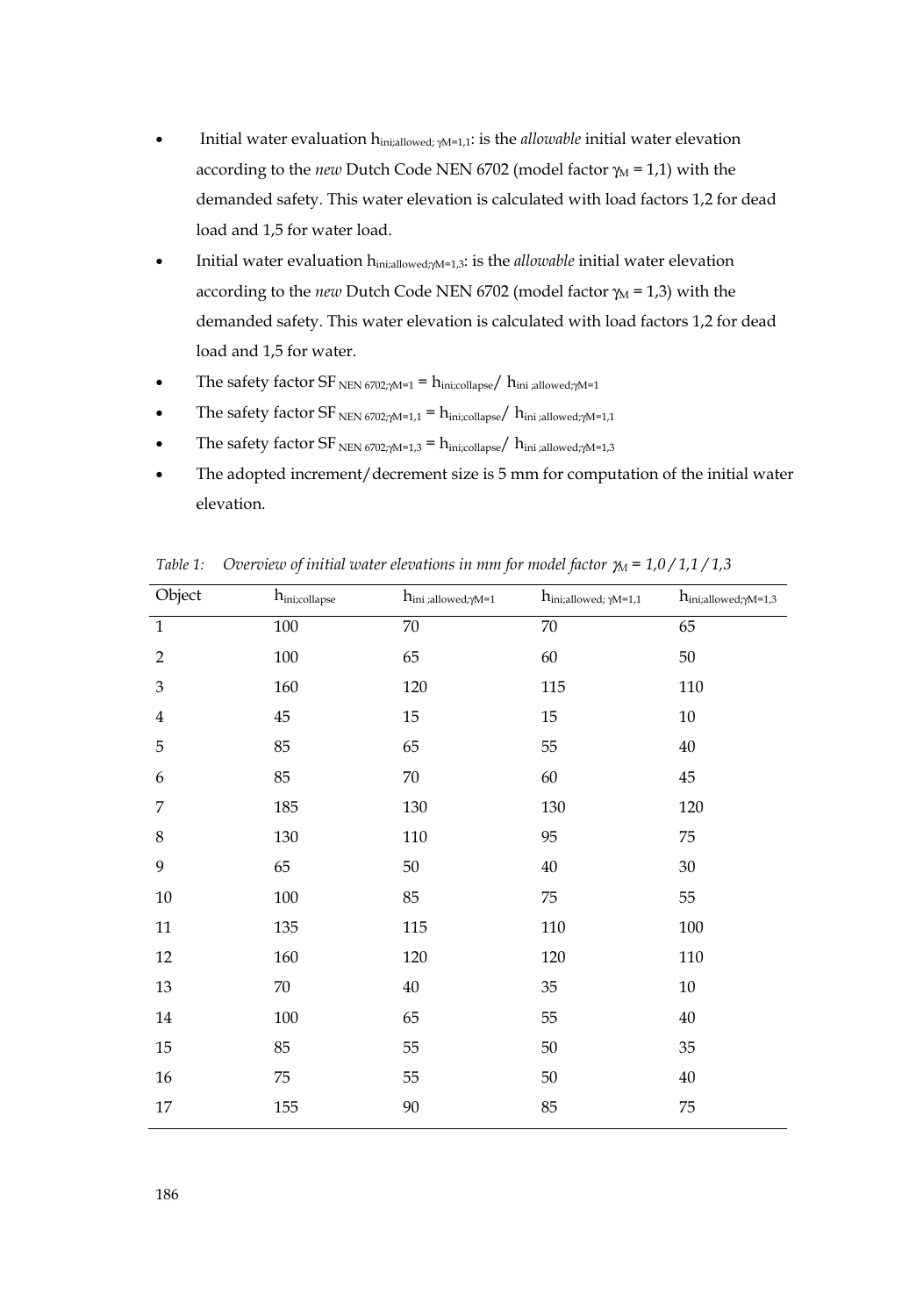- The investigated structures (objects) belong all to safety class 3 with corresponding load factors in the Ultimate Limit State:  $\gamma_{\text{f,gu}} = 1.2$  and  $\gamma_{\text{f,qu}} = 1.5$  for dead load and water load respectively; (The notation of the Dutch code is followed).
- The applied gravitational acceleration is  $9,81 \text{ m/s}^2$ .

The numerically obtained data set is collected in the Tables 1-2. It can be observed that the scatter of the safety factor is disproportionate and incalculable for model factor  $\gamma_M = 1,3$ . This behavior is also tangible for model factor  $\gamma_M = 1.1$ .

A reasonable engineering *estimate* for the required safety is given in order to provide some guidance for judgement of the listed results by the reader. It is required to compute the Fundamental Load Combination in the Ultimate Limit State for safety class 3 according to:  $\gamma_{f:g;u}$  · Dead load +  $\gamma_{f:qu}$  · Live load = 1,2 · Dead load + 1,5 · Live load ( $p_{rep;water}$ ).

| Object         | $SF$ NEN 6702;<br>$\gamma\!M=1}$ | $SF$ NEN 6702;<br>$\gamma\text{M=1,1}$ | $\rm SF$ $_{\rm NEN}$ $_{6702;\gamma\rm M=1,3}$ |
|----------------|----------------------------------|----------------------------------------|-------------------------------------------------|
| $\mathbf{1}$   | 1,43                             | 1,43                                   | 1,54                                            |
| $\overline{2}$ | 1,54                             | 1,67                                   | 2,00                                            |
| 3              | 1,33                             | 1,39                                   | 1,45                                            |
| $\overline{4}$ | 3,00                             | 3,00                                   | 4,50                                            |
| 5              | 1,31                             | 1,55                                   | 2,13                                            |
| 6              | 1,21                             | 1,42                                   | 1,89                                            |
| 7              | 1,42                             | 1,42                                   | 1,54                                            |
| 8              | 1,18                             | 1,37                                   | 1,73                                            |
| 9              | 1,30                             | 1,63                                   | 2,17                                            |
| $10\,$         | 1,18                             | 1,33                                   | 1,82                                            |
| $11\,$         | 1,17                             | 1,23                                   | 1,35                                            |
| 12             | 1,33                             | 1,33                                   | 1,45                                            |
| 13             | 1,75                             | 2,00                                   | 7,00                                            |
| 14             | 1,54                             | 1,82                                   | 2,50                                            |
| 15             | 1,55                             | 1,70                                   | 2,43                                            |
| 16             | 1,36                             | 1,50                                   | 1,88                                            |
| 17             | 1,72                             | 1,82                                   | 2,07                                            |
|                |                                  |                                        |                                                 |

*Table 2: Summary of safety factors with respect to collapse for model factor γ<sub>M</sub> = 1,0 / 1,1 / 1,3*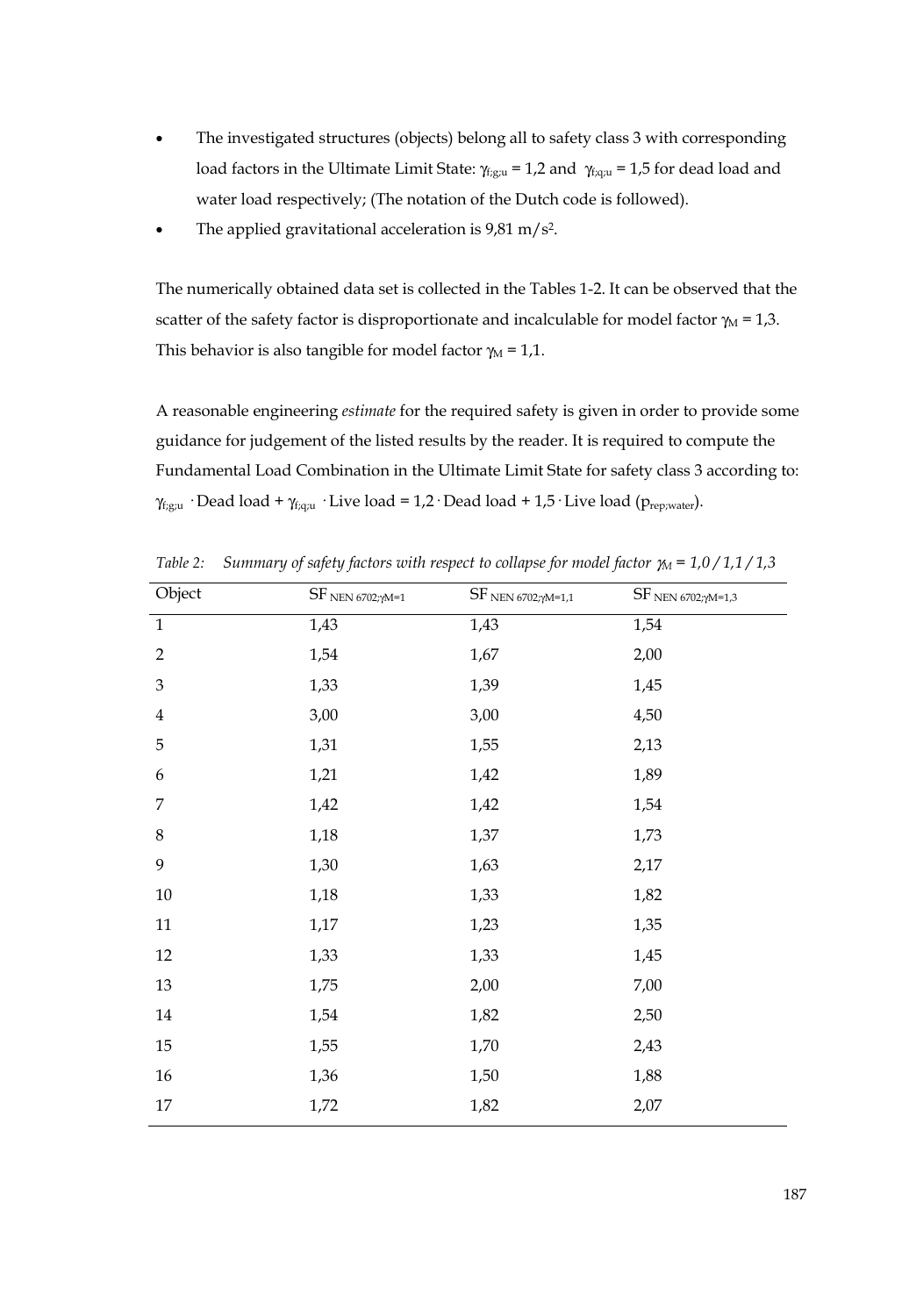Assuming that the Dead load equals the Live (Ponding) load, and both having value 1,0, the following relationship holds:

$$
SF_{\text{averaged estimate}} = \frac{\gamma_{f:gx} \cdot \text{Dead load} + \gamma_{f:gx} \cdot \text{Live load}}{\text{Dead load} + \text{Live load}} = \frac{1, 2 \cdot 1, 0 + 1, 5 \cdot 1, 0}{2, 0} = 1,35
$$

Naturally, the required safety should have a value between 1,2 and 1,5. Of course, higher safety values are yet possible, but those are not requested. For ease of survey the results are reprocessed in Figure 1.



*The adopted interval size is 0,5. The red dotted lines represent the averaged value of the safety factor. Notice that the extreme value 7,0 is not considered. Taking account of this value produces an averaged value of 2,32 for γ<sub>M</sub> = 1,3.* 

*Figure 1: Number of cases versus safety factor for model factor* γ*M = 1,0 / 1,1 / 1,3* 

188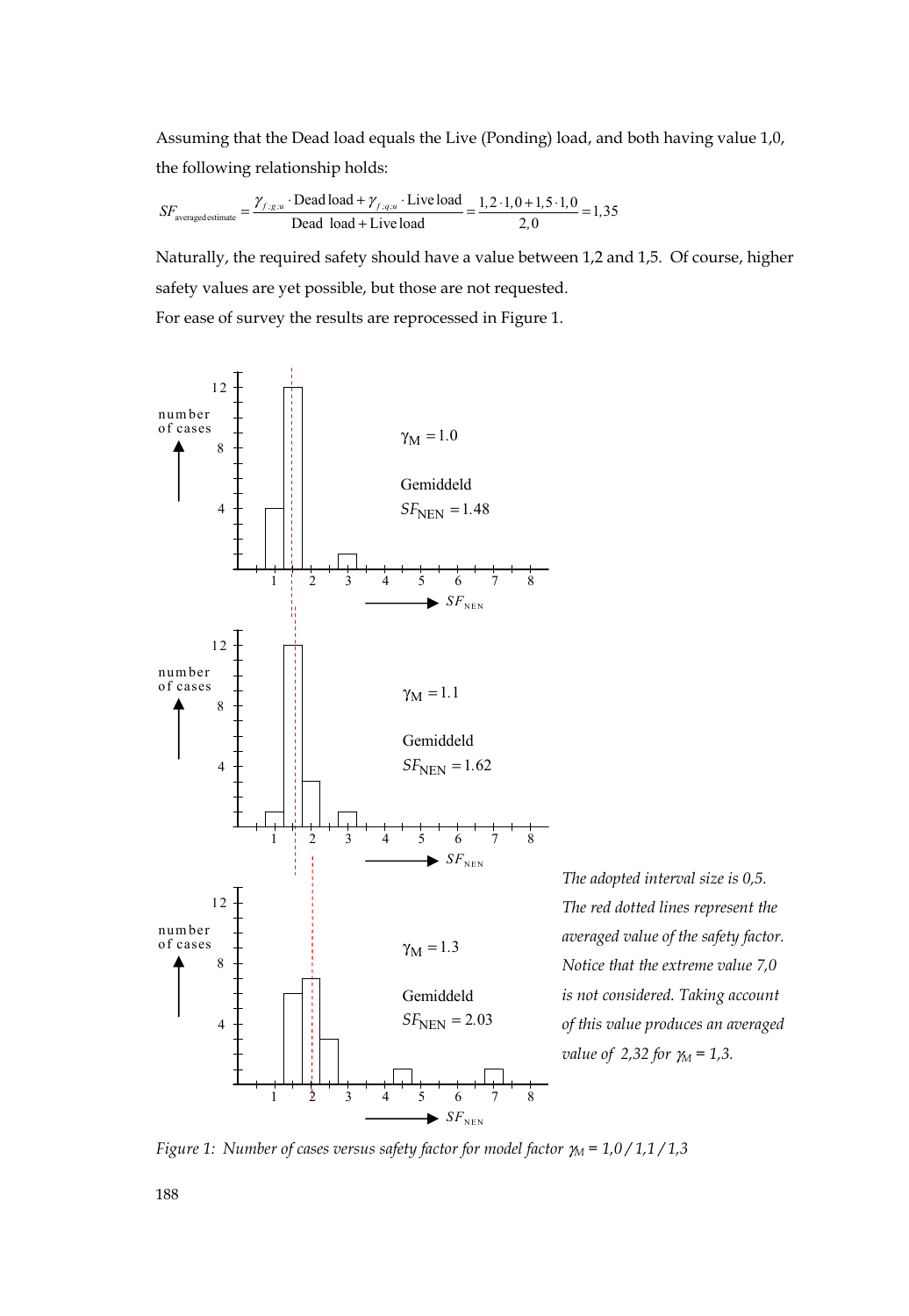The graphs show transparently that for model factor  $\gamma_M = 1.0$  the averaged computed safety factor is already in the defined range. Accordingly, the model factor  $\gamma_M = 1.3$  raises the averaged safety factor needless for certain cases.

## **3 Comparison of results for a two-way roof system**

Analytical solutions are available for a two-way flat roof system, i.e. with primary and secondary members (Marino 1966; Herwijnen et al 2007; Blaauwendraad 2007, Engineering Structures). Results of the 3-D numerical software are compared with an analytical example calculation. Here we choose the analytical methods of Herwijnen et al and Blaauwendraad, which are included in this edition of Heron. It must be kept in mind that the model of Herwijnen et al starts from negligible deformation of the roof plates. The Blaauwendraad model can be applied in two ways, either neglecting the roof plate deformation or accounting for it, and the Schouten software is able to include the deformation of the roof plates.

#### *3.1 Example*

The input parameters for the example flat roof structure are:

- Span of primary member (beam) 20 m
- Span of secondary member (girder) 10 m
- Distance between secondary members 5 m
- Profile of primary member HEA 800
- Profile of secondary member IPE 400
- Roof plates (sheeting) SAB 100R/825,  $t_N = 0.75$  mm
- Permanent load 0,2 kN/m<sup>2</sup>, including roof plates
- Gravitational acceleration  $10 \text{ m/s}^2$
- Initial water level 150 mm
- Safety class 2: safety factors in the Ultimate Limit State:  $\gamma_{f, g;u} = 1,2$  and  $\gamma_{f, g;u} = 1,3$

The beams are simply supported on rigid supports. The girders are flexibly supported by the beams and the connection with the beam is by a simple support. The following modelling assumption is adopted for the roof plates (sheeting): the sheeting continues over the girders (1 x 4-field span).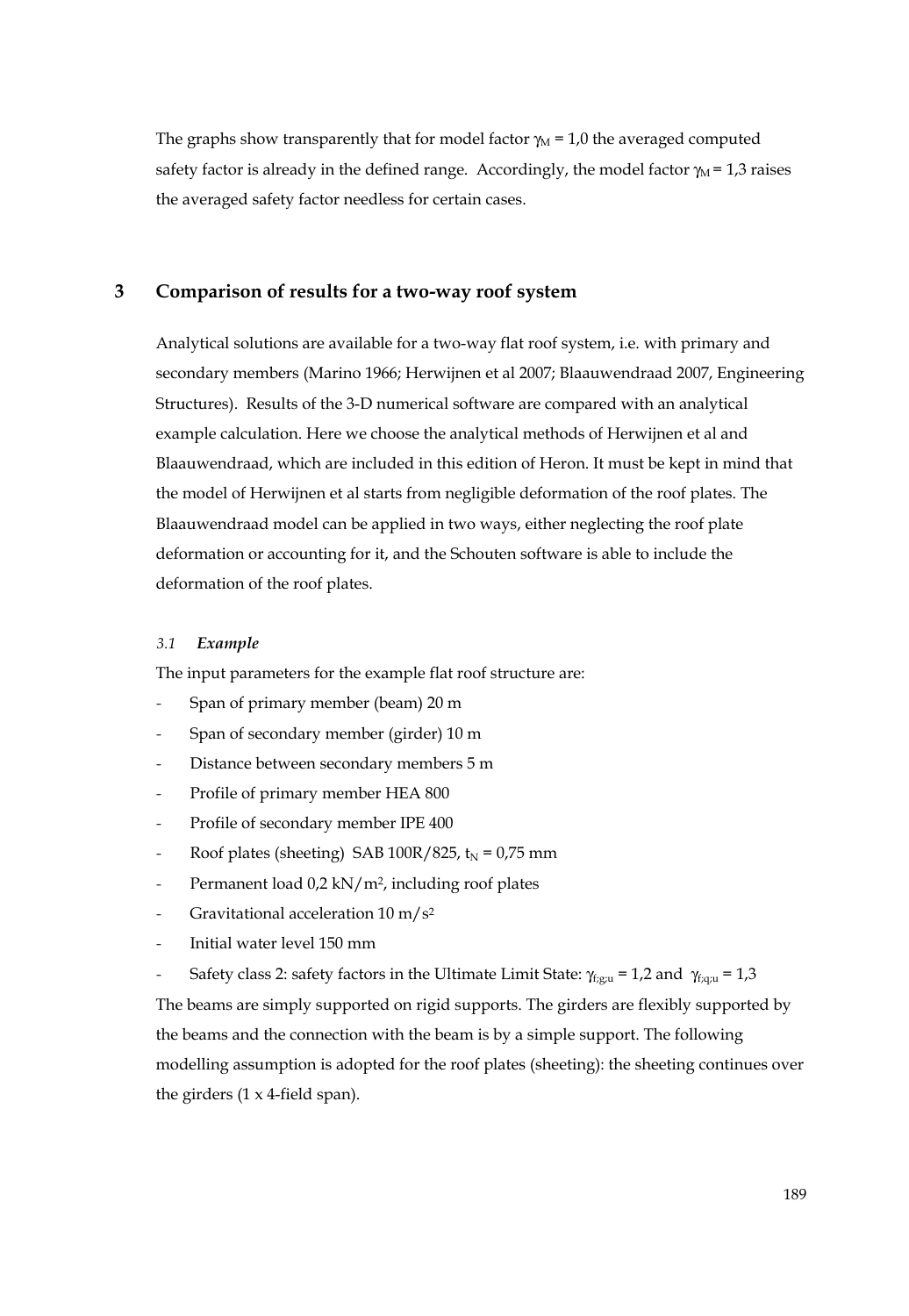## *3.2 Finite Element Model*

The finite element model utilizes a surface to apply the hydrostatic loads on. Therefore shell elements representing roof sheeting are selected. The modelled stiffness is based on the properties of realistic roof slabs. This provides us the opportunity to investigate the influence of the roof sheeting, which is normally neglected in analytical solutions for ponding. As far as known, only Blaauwendraad attempts to include the effect of sheeting on ponding (Blaauwendraad 2007, Engineering Structures). Beam elements represent the underlying steel structure. The girders are simply supported by the main beam, which means they are connected by *hinges*. The roof plates are modelled with orthotropic shell elements.





*Figure 2: Beam elements represent primary and secondary members; flat shell elements represent roof plating* 

### *3.3 Comparison*

The outcome of the analytical and finite element ponding analyses are given for two defined cases.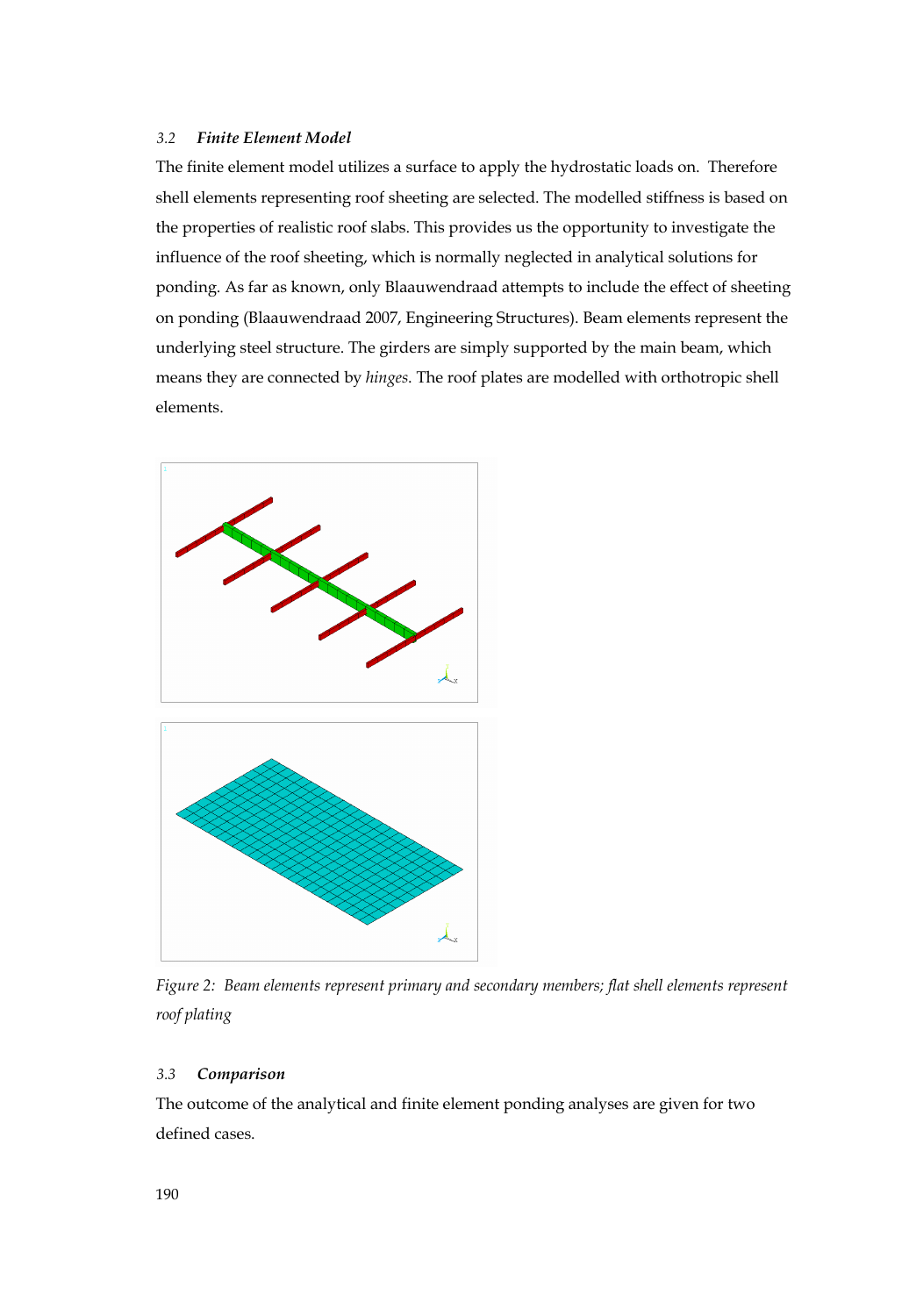- Case 1. Sheeting deflection not considered
- Case 2. Sheeting deflection considered (roof: 1 x 4-field span)

Results of the analytical and finite element ponding analysis cases are compared in the tables below, for deflections and stresses respectively. The results for the analytical model of Herwijnen et al are taken from this Heron issue. The results of the Blaauwendraad closed-form model were obtained by application of his theory (Blaauwendraad, 2007, Engineering Structures). The relative deviation of the analytical results compared to the WACSIM results are also listed in the tables below.

## *3.3.1 Results sheeting deflection not considered*

It should be underscored that the stiffness of the steel sheeting in the finite element model is increased, i.e. shell element deflection is reduced. As a result the effect of the roof flexibility is limited in order to acquire a sound comparison. Comparison of the results points to that the scatter is relative small.

| Method             | Beam          | Girder        | Sheeting | Unit |
|--------------------|---------------|---------------|----------|------|
| Blaauwendraad      | 18            | 4,5           |          | mm   |
| Herwijnen          | 18            | 4,5           |          | mm   |
| <b>WACSIM</b>      | 17            | 4.3           |          | mm   |
| Relative deviation | $+5\% / +5\%$ | $+5\% / +5\%$ |          |      |

*Table 3: Calculated deflections due to Dead load* 

*Table 4: Calculated deflections caused by Dead load and Live load (hini = 150 mm)* 

| Method                                         | Beam | Girder | Sheeting | Unit |
|------------------------------------------------|------|--------|----------|------|
| Blaauwendraad                                  | 104  | 40     |          | mm   |
| Herwijnen                                      | 100  | 43     |          | mm   |
| <b>WACSIM</b>                                  | 94   | 38     |          | mm   |
| Relative deviation $+10\% / +6\% +5\% / +13\%$ |      |        |          | -    |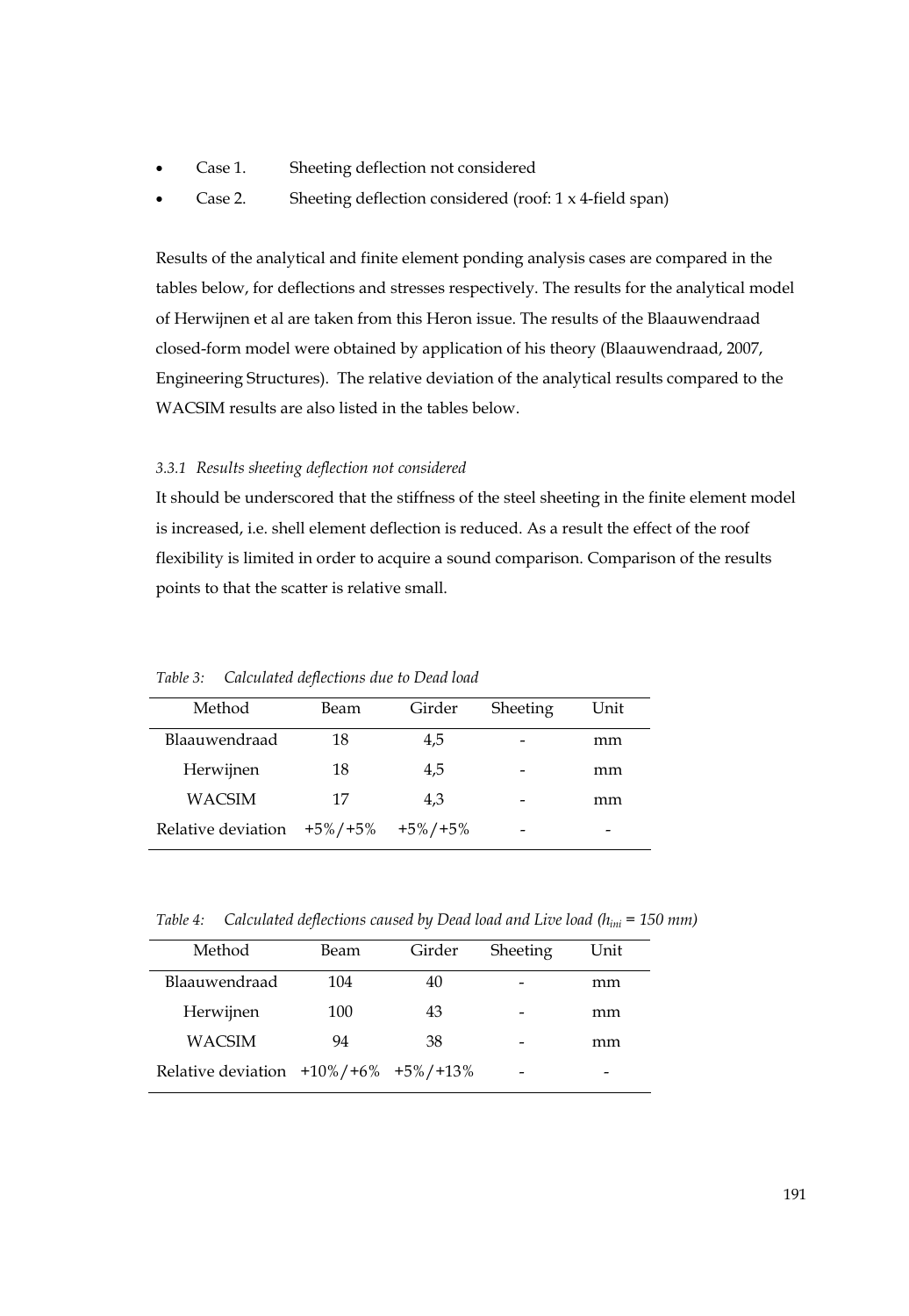| Method             | Beam        | Girder       | Sheeting | Unit              |
|--------------------|-------------|--------------|----------|-------------------|
| Blaauwendraad      | 268         | 208          |          | $N/mm^2$          |
| Herwijnen          | 262         | 226          |          | N/mm <sup>2</sup> |
| <b>WACSIM</b>      | 251         | 201          |          | N/mm <sup>2</sup> |
| Relative deviation | $+6\%/+4\%$ | $+3\%/+12\%$ | -        |                   |

*Table 5: Calculated stresses caused by Dead load and Live load (hini = 150 mm) in the Ultimate Limit State* 

#### *3.3.2 Results sheeting deflection considered*

*(sheeting continuously supported by girders: 1 x 4-field span)*  In this case the roof plates are idealized according to reality, that is, SAB 100R/825. The model results of Blaauwendraad and WACSIM are compared. Comparison of the deflection results indicates that the Blaauwendraad model deviates, however the differences in the stress values are relative small. No further explanation is given. A general remark is that analytical models are valuable, but they should be carefully applied.

*Table 6: Calculated deflections due to Dead load* 

| Method             | Beam  | Girder | Sheeting | Unit |
|--------------------|-------|--------|----------|------|
| Blaauwendraad      | 18    | 5      |          | mm   |
| WACSIM             | 18    | 5      | .5*      | mm   |
| Relative deviation | $0\%$ | $0\%$  | $0\%$    |      |

*This value is varying due to the position dependency* 

*Table 7: Calculated deflections caused by Dead load and Live load (hini = 150 mm)* 

| Method             | Beam   | Girder  | Sheeting | Unit |
|--------------------|--------|---------|----------|------|
| Blaauwendraad      | 114    | 49      | 20       | mm   |
| WACSIM             | 101    | 40      | $29*$    | mm   |
| Relative deviation | $+12%$ | $+22\%$ | $-32\%$  | -    |

*This value is varying due to the position dependency*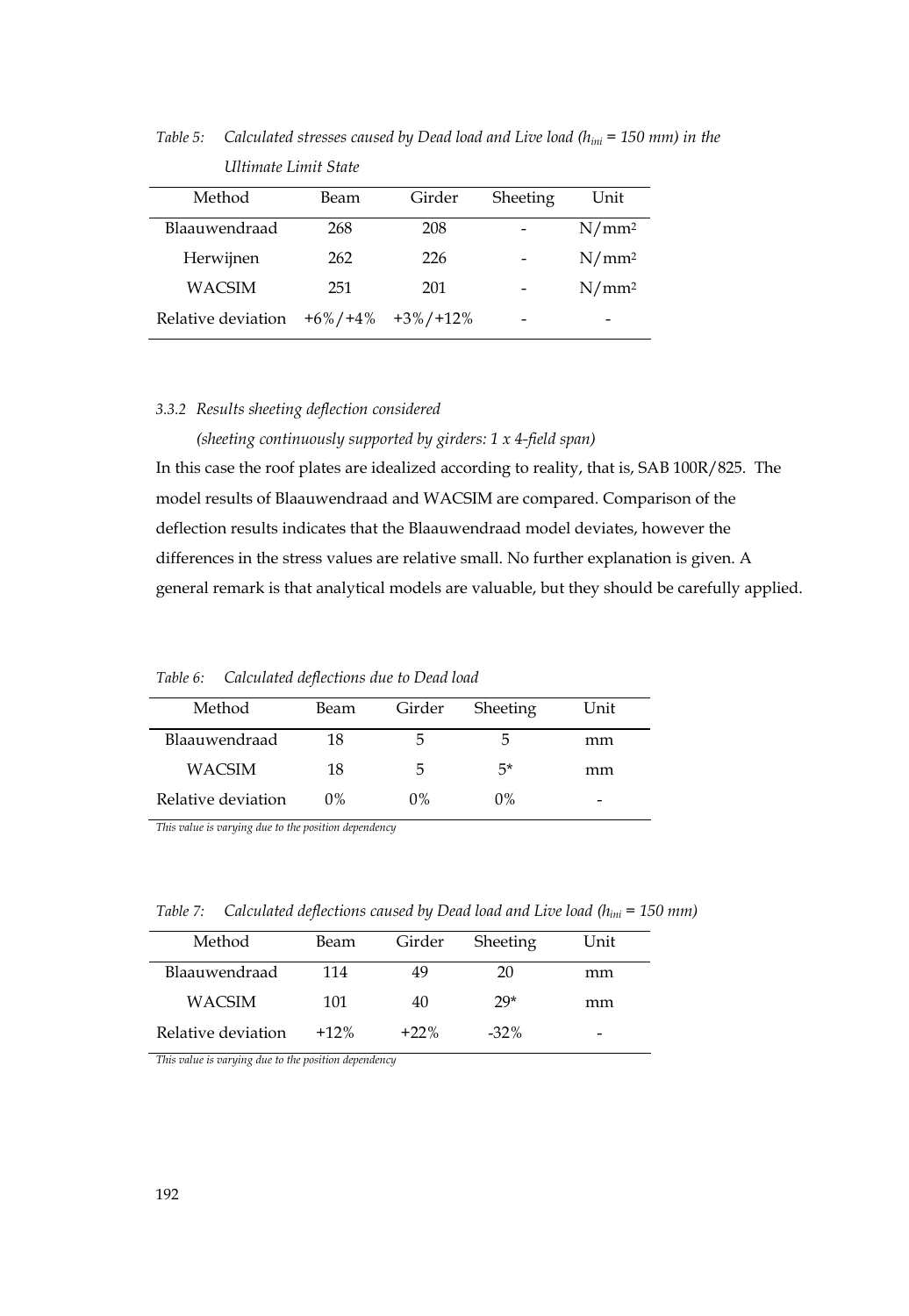| Method             | Beam  | Girder | Sheeting | Unit              |
|--------------------|-------|--------|----------|-------------------|
| Blaauwendraad      | 291   | 227    | 424      | N/mm <sup>2</sup> |
| WACSIM             | 270   | 214    | 439      | N/mm <sup>2</sup> |
| Relative deviation | $+7%$ | $+6%$  | $-4\%$   | -                 |

*Table 8: Calculated stresses caused by Dead load and Live load (hini = 150 mm) in the Ultimate Limit State* 

## **4 Importance of 3-D Ponding Check of Structure (application)**

A salient practical example of a 3-D Finite Element ponding analysis is elucidated. Schouten Engineering Consultancy B.V. was hired for execution and evaluation of the numerical ponding check of the critical roof structure and examination of the present installed emergency water discharge drains both according to the valid Dutch Code regulations. For this purpose numerical calculations were performed by application of finite element software. The loads are identified and selected according to the Dutch Code NEN 6702 (TGB 1990) and the supplied project data.



*Figure 3: Plan of structure*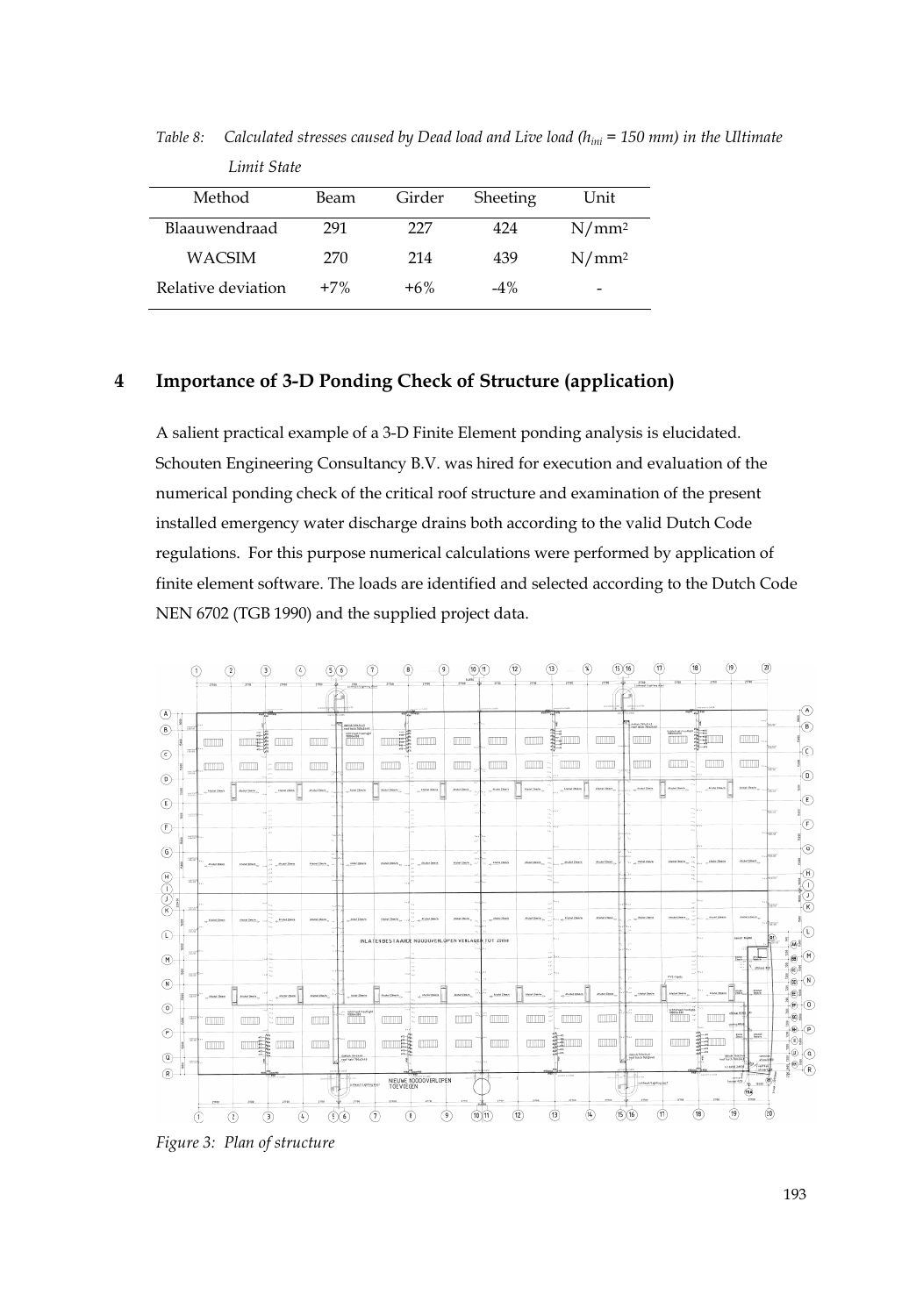In this article attention is confined to the numerical ponding check.

The analysis will be done with three different computational models, called 2-D, 2½-D and 3-D analysis. The purpose is to investigate if, and if yes to which extent, these approaches yield reliable results. It is told beforehand that the reader is referred to Section 4.1 for an overview of the structure and Section 4.2 for a brief exposition of the models.

#### *4.1 Geometry of Structure*

The roof structure is a 3-way structure composed of trusses (primary members), girders (secondary members) and profiled steel sheeting (roof slabs, tertiary members) supported by columns, façades. The object geometry is schematically displayed in Figures 3-5.

#### *4.2 Outline of Finite Element Model*

The employed finite element geometry is displayed in Figures 6-7. Trusses, girders and columns are modelled by 3-D beam elements with tension, compression, torsion, and bending capabilities. The roof sheeting is idealized by orthotropic shell elements which have both bending and membrane capabilities. Both in-plane and normal loads are permitted. Orthotropic material directions correspond to the element coordinate directions. Data on stiffness and strength are skipped here, taking into account the primary goal of the analyses to show the difference in failure mode for different perfection (abstraction) levels of computational models. The beam camber (secondary members) and initial slope (23 mm per meter for primary members and tertiary members) are modelled.



*Figure 4: Layout of trusses (primary members)* 



*Figure 5: Outline of girders (secondary members)*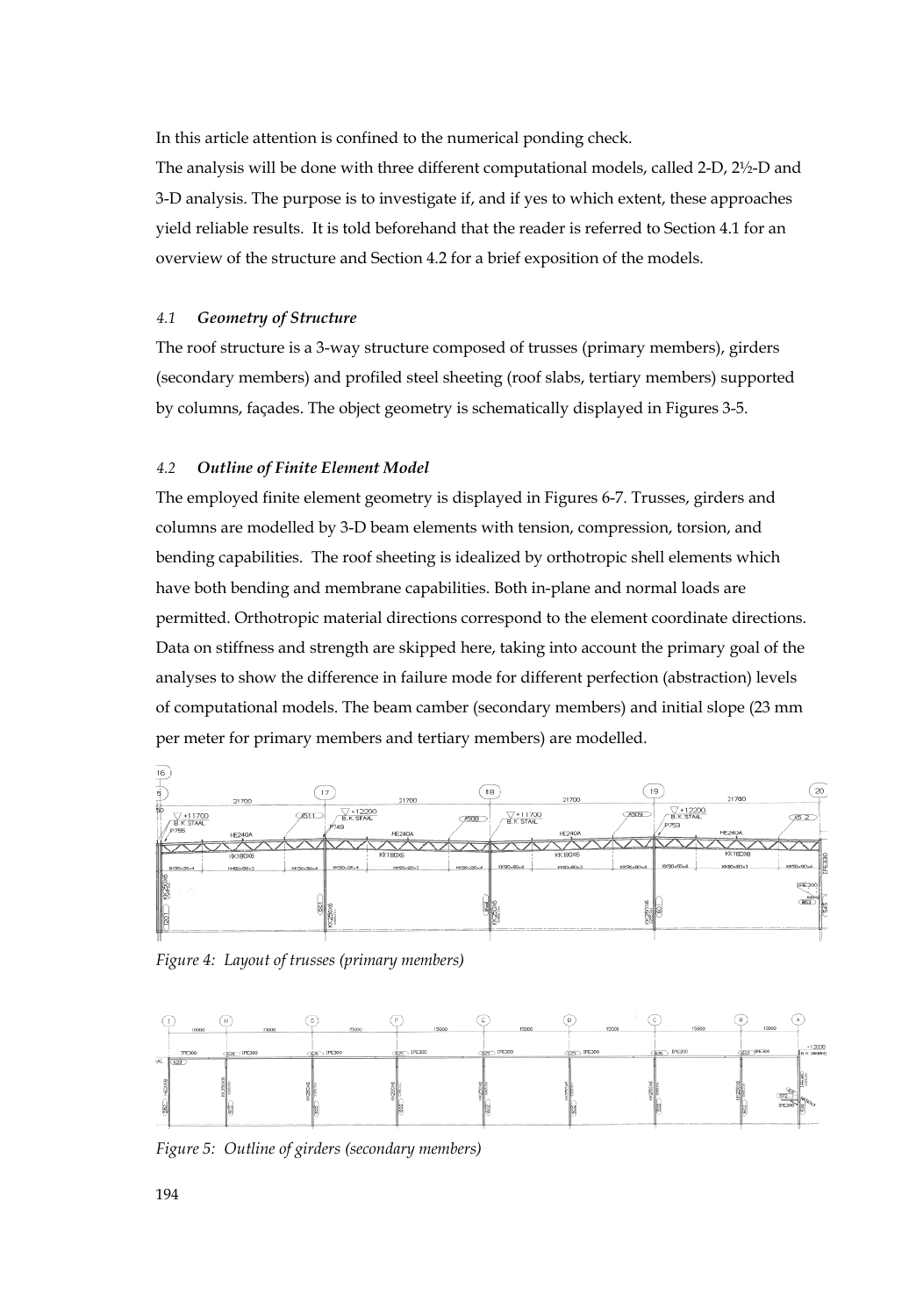

*Figure 6: View of the trusses (primary members), girders (secondary members) and columns* 



*Structural composition of steel columns, steel trusses and steel girders (red indicated is the IPE 300 girder) Figure 7: Zoom of the structural steel work (trusses/girders/columns)*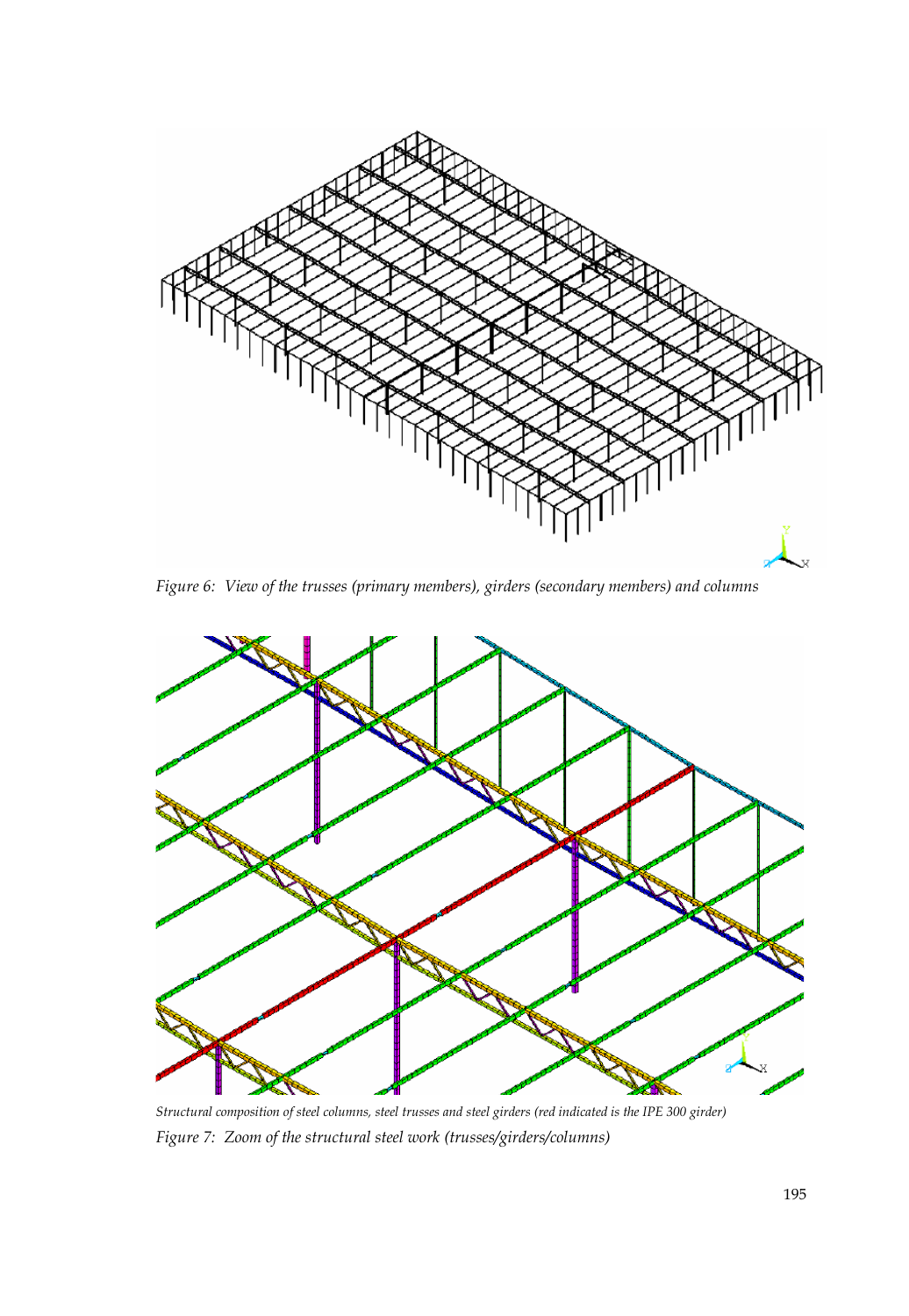The initial slope is difficult to idealize with 2-D or 2½-D numerical models. The 2½-D model represents a slice of the structure, which includes the main girder (IPE 300), the adjacent girders (IPE 270) and steel sheeting. The 2-D model includes the slope, but deflection of the roof plating is not considered. The 2-D model covers the main girder, while the influence of the adjacent girders is incorporated through analytical formulae. Both 2-D model and 2½-D model are supplemented with a small initial imperfection.

## *4.3 Strength Criteria*

#### *4.3.1 Ponding (TGB 1990)*

The roof structure must be analyzed, evaluated and computed for the ponding case according to the paragraph 8.7.1.2 of the Dutch Code NEN 6702. It is tacitly assumed that water transport through the regular water discharge drains is not possible. The water transfer above the roof edge and through the emergency water discharge drains is yet possible and this restriction is used for the calculation of the initial water height.

## *4.3.2 Fundamental Load Combination in the Ultimate Limit State: Dead Load and Live Load (ponding) (TGB 1990)*

The object is categorized in safety class 2, i.e.,

 $\gamma_{f,g;u}$  · Dead load +  $\gamma_{f,q;u}$  · Live load = 1,2 · Dead load + 1,3 · Live load ( $p_{rep;water}$ ).

## *4.4 Numerical Results*

The deflection modes are visualized for three water elevation heights  $(h_{ini})$  in order to show the typical response of the aforementioned 2-D, 2½-D and 3-D finite element models. The results are supplied for the governing IPE 300 girder and are depicted in the figures addressed below. The numerically computed deflection modes for  $h_{ini} = 42$  mm are presented in the figures 8-10. It is clearly visible that the response of the three models is conformal for this water elevation, which indicates that all three model approaches are valid.



*Figure 8: Plot of deflections IPE 300 girder 2-D model hini = 42 mm. Maximum value 51,57 mm*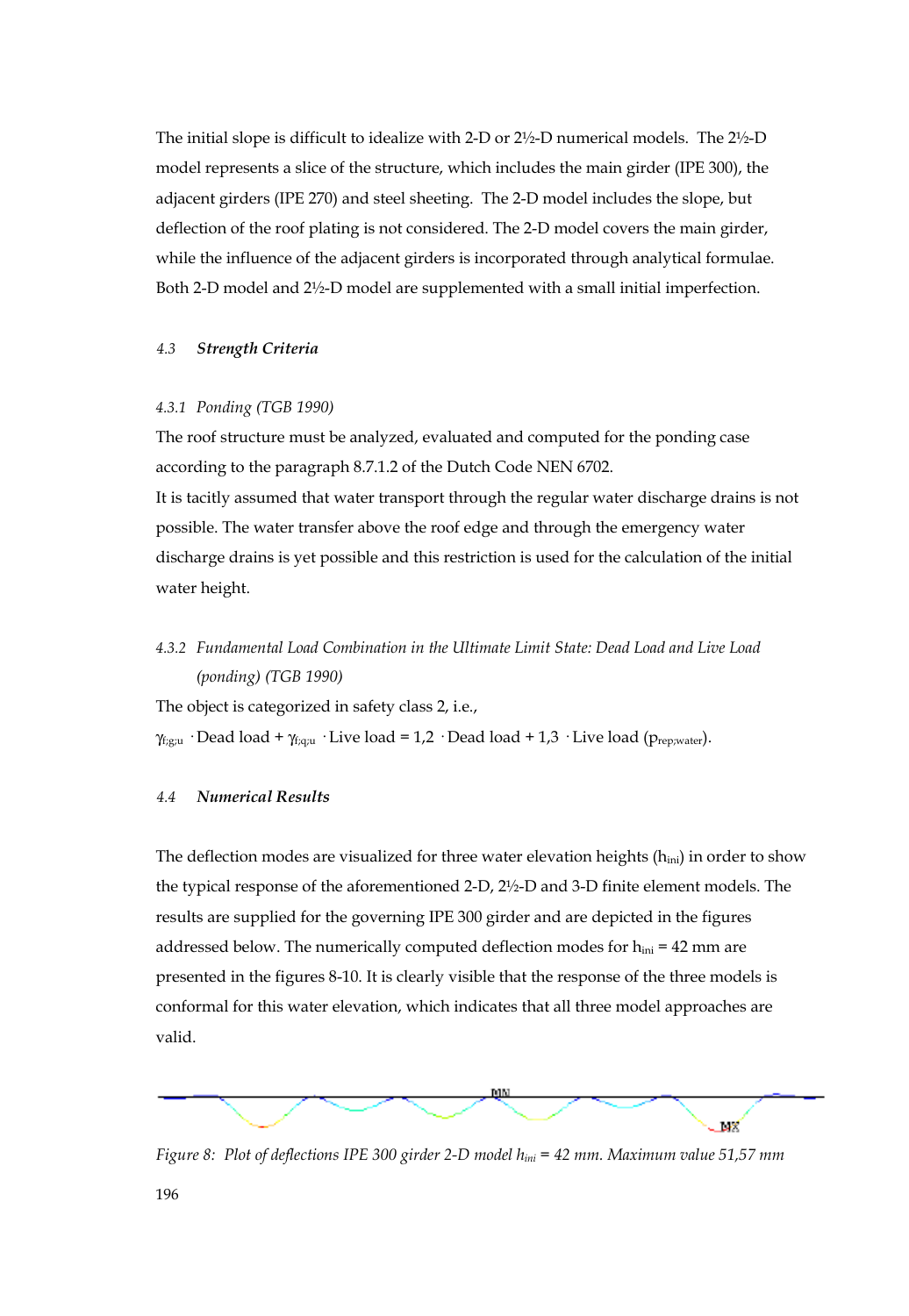

*Figure 9: Plot of deflections IPE 300 girder 2½-D model hini = 42 mm. Maximum value 39,61 mm* 



*Figure 10: Plot of deflections IPE 300 girder 3-D model hini = 42 mm. Maximum value 52,38 mm* 

The numerically determined deflection modes for  $h_{ini} = 65$  mm are devised in the figures beneath. It can be seen that the 2D-model lost its validity, namely the 2-D and 3-D displacement fields resembles huge deviations. Furthermore, it can be observed that the 2½-D model starts gradually losing its legitimacy. Besides that, it can be expected that also the 2½-D model shall lose its applicability when the water elevation exceeds a certain threshold value.



*Figure 11: Plot of deflections IPE 300 girder 2-D model hini = 65 mm. Maximum value 128,97 mm* 



*Figure 12: Plot of deflections IPE 300 girder 2½-D model hini = 65 mm. Maximum value 80,27 mm* 



*Figure 13: Plot of deflections IPE 300 girder 3-D model hini = 65 mm. Maximum value 80,47 mm* 

The numerically obtained deflection modes for  $h_{ini} = 86$  mm are illustrated in the next figures. The results indicate that the 2½-D model has lost its legitimacy.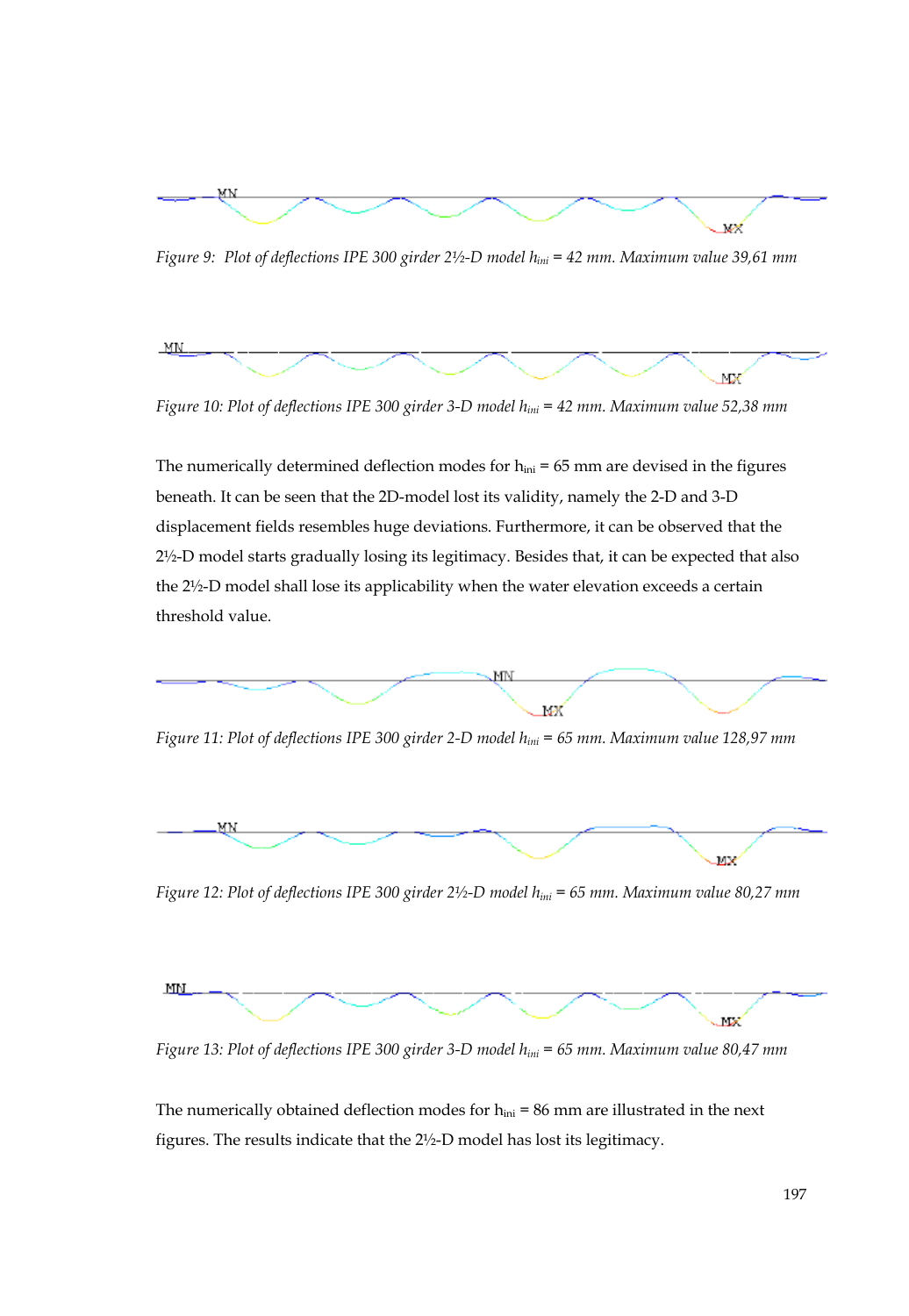

*Figure 14: Plot of deflections IPE 300 girder 2-D model hini = 86 mm. Maximum value 233,97 mm* 



*Figure 15:Plot of deflections IPE 300 girder 2½-D model hini = 86 mm. Maximum value 219,86 mm* 



*Figure 16: Plot of deflections IPE 300 girder 3-D model hini = 86 mm. Maximum value 107,54 mm* 



*Figure 17: Contour plot of roof subjected to dead load and live load The numerically determined water pressure with load factors above the girder IPE 300 in the second field (number axis 18 character axes B-C). The maximum water pressure occurs between character axes B and C .*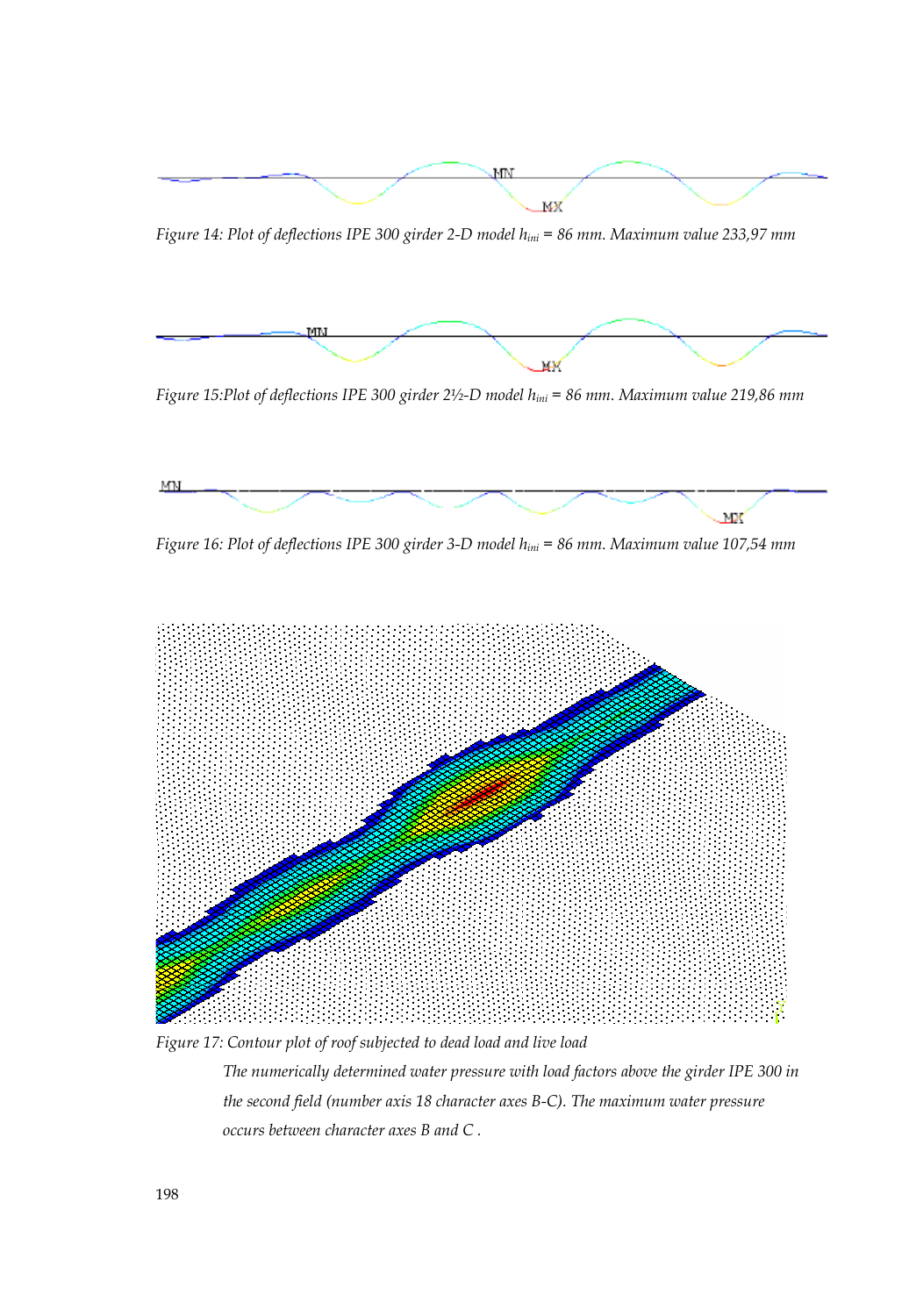Taking the three sets of figures into consideration it is lucidly demonstrated that only the 3-D model yields reliable results for all stated water elevations. Both other models produce valid results when the water front does not reach the model boundaries. The 3-D results point out that the collapse mechanism is not stability driven but strength (yield) driven.

In conclusion, it is necessary to utilize a 3-D model for sufficient, reliable and accurate solution of ponding problems. Apparently, 2-D and 2½-D model approaches may yield erroneous results. For matter of clarity a contour plot is inserted (Fig. 17) which represents the 3-D model water pressure distribution on the roof area above the IPE 300 girder for  $h_{ini} = 65$  mm.

## **5 Conclusions**

The major conclusions derived from the presented material can be stated as follows.

- Analytical solutions presented in literature sometimes neglect self-weight and thus only consider the ponding loads. However, this is an oversimplification of reality, and in such cases the presented solutions are more academic exercises than useful and fruitful methods for designing engineers.
- Analytical methods can only be developed for regular roof plans of orthogonal pattern. The ponding stability behaviour is different for each structure, which implies a strong path-dependency, which could most probably only be traced by numerical analysis. As a consequence the validity of analytical solution methods is rather limited.
- In order to avoid unsafe situations it should be underlined that the analytical solution methods lose their applicability for  $n \leq 1$  due to the nonlinear stability response. Only very recently a theory was published to overcome this restriction (Blaauwendraad, 2007, Engineering Structures).
- The scatter of the safety factor is disproportionate and incalculable for model factor  $\gamma_M$  = 1,3. This typical behavior is also visible for model factor  $\gamma_M$  = 1,1.
- Analytical solution methods developed for simple two-way flat roof system can produce valid results only if they are cautiously applied. The risk of misjudgement is substantial.